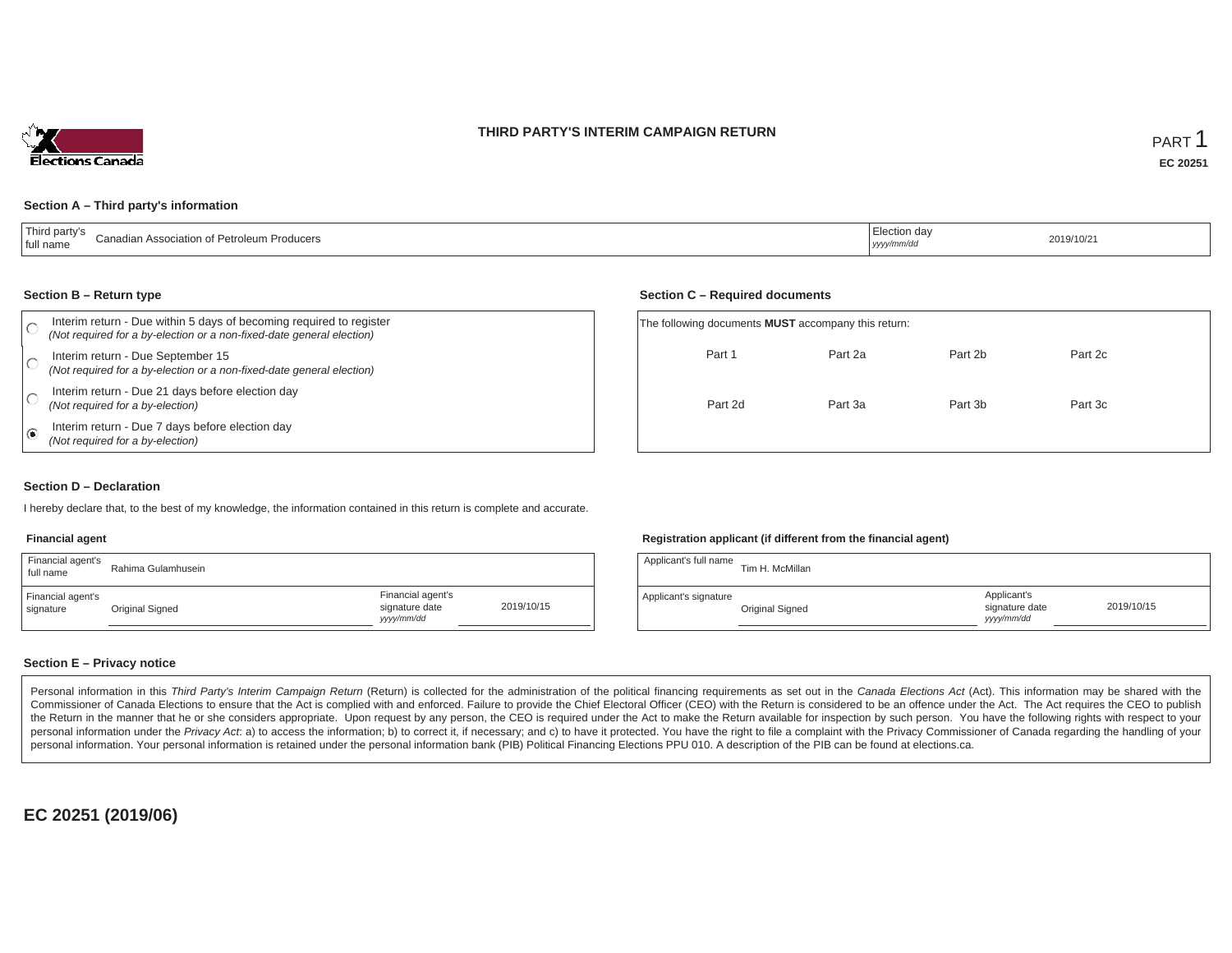

### **THIRD PARTY'S INTERIM CAMPAIGN RETURN THIRD PARTY'S INTERIM CAMPAIGN RETURN<br>Statement of monetary contributions received PART 2a**

| No. | Full name                                                                         | Street<br>no. | <b>Street</b> | Apt. | City | Prov./<br>Terr. | Postal<br>code | Date<br>received<br>yyyy/mm/dd                                                 | Individual | Business /<br>Commercial<br>organization | Government | Trade union | Corporation | Unincorporated<br>without share<br>capital dissociation or<br>association |
|-----|-----------------------------------------------------------------------------------|---------------|---------------|------|------|-----------------|----------------|--------------------------------------------------------------------------------|------------|------------------------------------------|------------|-------------|-------------|---------------------------------------------------------------------------|
|     |                                                                                   |               |               |      |      |                 |                |                                                                                | \$         | \$                                       | $\sqrt{2}$ | $\sqrt{2}$  | \$          | \$                                                                        |
|     |                                                                                   |               |               |      |      |                 |                |                                                                                |            |                                          |            |             |             |                                                                           |
|     |                                                                                   |               |               |      |      |                 |                |                                                                                |            |                                          |            |             |             |                                                                           |
|     |                                                                                   |               |               |      |      |                 |                |                                                                                |            |                                          |            |             |             |                                                                           |
|     |                                                                                   |               |               |      |      |                 |                |                                                                                |            |                                          |            |             |             |                                                                           |
|     |                                                                                   |               |               |      |      |                 |                |                                                                                |            |                                          |            |             |             |                                                                           |
|     |                                                                                   |               |               |      |      |                 |                |                                                                                |            |                                          |            |             |             |                                                                           |
|     |                                                                                   |               |               |      |      |                 |                |                                                                                |            |                                          |            |             |             |                                                                           |
|     |                                                                                   |               |               |      |      |                 |                |                                                                                |            |                                          |            |             |             |                                                                           |
|     |                                                                                   |               |               |      |      |                 |                |                                                                                |            |                                          |            |             |             |                                                                           |
|     |                                                                                   |               |               |      |      |                 |                |                                                                                |            |                                          |            |             |             |                                                                           |
|     |                                                                                   |               |               |      |      |                 |                |                                                                                |            |                                          |            |             |             |                                                                           |
|     |                                                                                   |               |               |      |      |                 |                |                                                                                |            |                                          |            |             |             |                                                                           |
|     |                                                                                   |               |               |      |      |                 |                |                                                                                |            |                                          |            |             |             |                                                                           |
|     |                                                                                   |               |               |      |      |                 |                |                                                                                |            |                                          |            |             |             |                                                                           |
|     |                                                                                   |               |               |      |      |                 |                |                                                                                |            |                                          |            |             |             |                                                                           |
|     |                                                                                   |               |               |      |      |                 |                | Totals carried forward from previous page \$                                   |            |                                          |            |             |             |                                                                           |
|     |                                                                                   |               |               |      |      |                 |                | Total amount of monetary contributions by contributors who gave over \$200 (A) |            |                                          |            |             |             |                                                                           |
|     | Number of contributors who gave over \$200                                        |               |               |      |      |                 |                |                                                                                |            |                                          |            |             |             |                                                                           |
|     | Total amount of monetary contributions by contributors who gave \$200 or less (B) |               |               |      |      |                 |                |                                                                                |            |                                          |            |             |             |                                                                           |
|     | Number of contributors who gave \$200 or less                                     |               |               |      |      |                 |                |                                                                                |            |                                          |            |             |             |                                                                           |
|     |                                                                                   |               |               |      |      |                 |                | Total amount of all monetary contributions (A+B)                               |            |                                          |            |             |             |                                                                           |
|     |                                                                                   |               |               |      |      |                 |                | Number of contributors who gave monetary contributions                         |            |                                          |            |             |             |                                                                           |

| Third<br>Canadian Association of Petroleum Producers<br>  part | Election day<br>2019/10/21<br>$\cdots$<br>, yyyy/mm/dd | Page |
|----------------------------------------------------------------|--------------------------------------------------------|------|
|----------------------------------------------------------------|--------------------------------------------------------|------|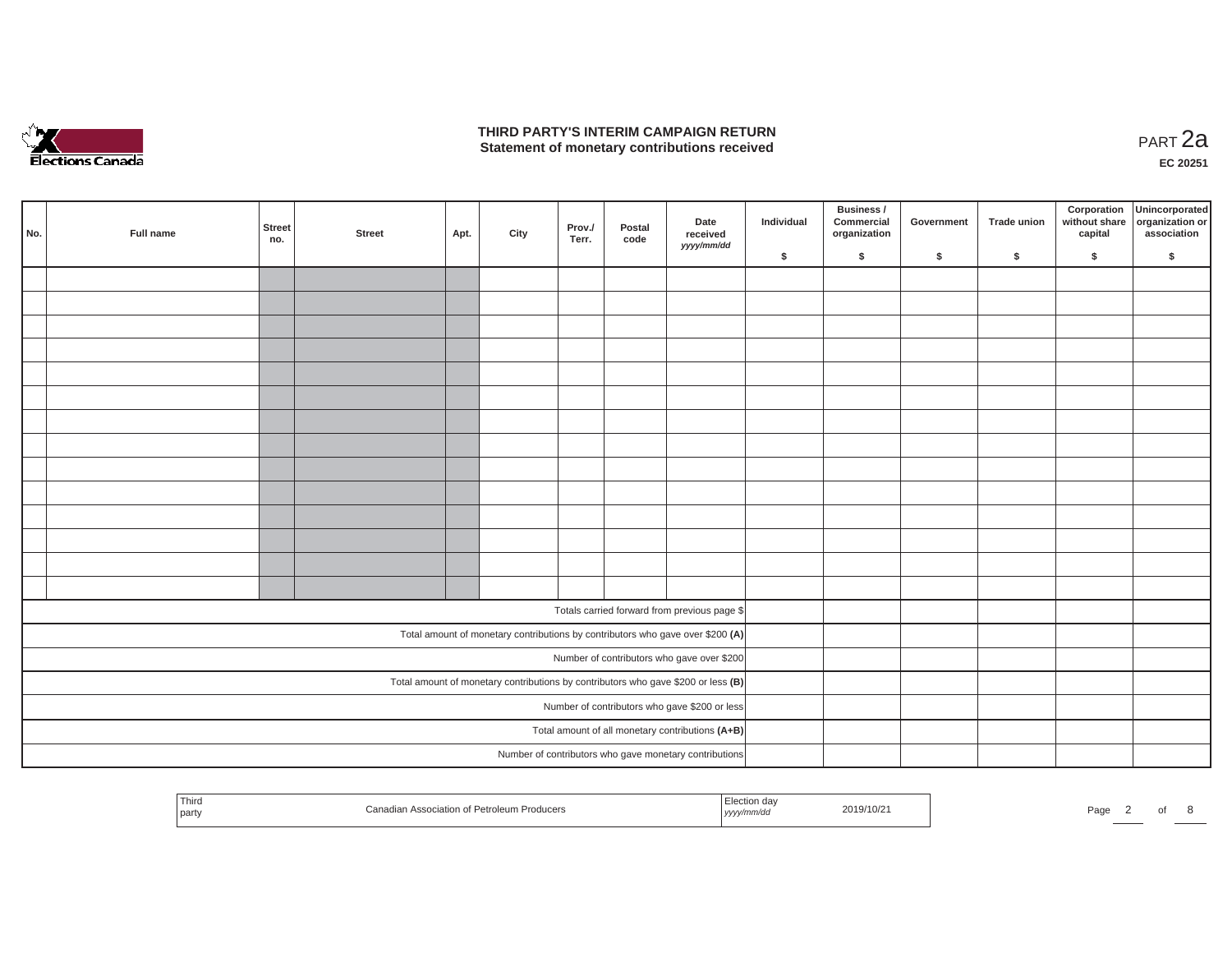

## **THIRD PARTY'S INTERIM CAMPAIGN RETURN**  THIRD PARTY'S INTERIM CAMPAIGN RETURN<br>Statement of non-monetary contributions received<br>**PART 2**b

**EC 20251**

|                                               | No.                                                                                   | Full name | Street<br>no. | <b>Street</b> | Apt. | City | Prov./<br>Terr. | Postal<br>code | Date<br>received<br>yyyy/mm/dd                                                     | Individual | Business /<br>Commercial<br>organization | Government | Trade union | Corporation<br>capital | Unincorporated<br>without share organization or<br>association |
|-----------------------------------------------|---------------------------------------------------------------------------------------|-----------|---------------|---------------|------|------|-----------------|----------------|------------------------------------------------------------------------------------|------------|------------------------------------------|------------|-------------|------------------------|----------------------------------------------------------------|
|                                               |                                                                                       |           |               |               |      |      |                 |                |                                                                                    | \$         | $\mathsf{s}$                             | \$         | $\sqrt{2}$  | \$                     | \$                                                             |
|                                               |                                                                                       |           |               |               |      |      |                 |                |                                                                                    |            |                                          |            |             |                        |                                                                |
|                                               |                                                                                       |           |               |               |      |      |                 |                |                                                                                    |            |                                          |            |             |                        |                                                                |
|                                               |                                                                                       |           |               |               |      |      |                 |                |                                                                                    |            |                                          |            |             |                        |                                                                |
|                                               |                                                                                       |           |               |               |      |      |                 |                |                                                                                    |            |                                          |            |             |                        |                                                                |
|                                               |                                                                                       |           |               |               |      |      |                 |                |                                                                                    |            |                                          |            |             |                        |                                                                |
|                                               |                                                                                       |           |               |               |      |      |                 |                |                                                                                    |            |                                          |            |             |                        |                                                                |
|                                               |                                                                                       |           |               |               |      |      |                 |                |                                                                                    |            |                                          |            |             |                        |                                                                |
|                                               |                                                                                       |           |               |               |      |      |                 |                |                                                                                    |            |                                          |            |             |                        |                                                                |
|                                               |                                                                                       |           |               |               |      |      |                 |                |                                                                                    |            |                                          |            |             |                        |                                                                |
|                                               |                                                                                       |           |               |               |      |      |                 |                |                                                                                    |            |                                          |            |             |                        |                                                                |
|                                               |                                                                                       |           |               |               |      |      |                 |                |                                                                                    |            |                                          |            |             |                        |                                                                |
|                                               |                                                                                       |           |               |               |      |      |                 |                |                                                                                    |            |                                          |            |             |                        |                                                                |
|                                               |                                                                                       |           |               |               |      |      |                 |                |                                                                                    |            |                                          |            |             |                        |                                                                |
|                                               |                                                                                       |           |               |               |      |      |                 |                |                                                                                    |            |                                          |            |             |                        |                                                                |
|                                               |                                                                                       |           |               |               |      |      |                 |                |                                                                                    |            |                                          |            |             |                        |                                                                |
|                                               |                                                                                       |           |               |               |      |      |                 |                | Totals carried forward from previous page \$                                       |            |                                          |            |             |                        |                                                                |
|                                               |                                                                                       |           |               |               |      |      |                 |                | Total amount of non-monetary contributions by contributors who gave over \$200 (A) |            |                                          |            |             |                        |                                                                |
|                                               | Number of contributors who gave over \$200                                            |           |               |               |      |      |                 |                |                                                                                    |            |                                          |            |             |                        |                                                                |
|                                               | Total amount of non-monetary contributions by contributors who gave \$200 or less (B) |           |               |               |      |      |                 |                |                                                                                    |            |                                          |            |             |                        |                                                                |
| Number of contributors who gave \$200 or less |                                                                                       |           |               |               |      |      |                 |                |                                                                                    |            |                                          |            |             |                        |                                                                |
|                                               |                                                                                       |           |               |               |      |      |                 |                | Total amount of all non-monetary contributions (A+B)                               |            |                                          |            |             |                        |                                                                |
|                                               |                                                                                       |           |               |               |      |      |                 |                | Number of contributors who gave non-monetary contributions                         |            |                                          |            |             |                        |                                                                |
|                                               |                                                                                       |           |               |               |      |      |                 |                |                                                                                    |            |                                          |            |             |                        |                                                                |

| <sup>1</sup> Third<br>n Association of Petroleum Producers<br>part | 2019/10/21<br>$\cdots$<br>, yyyy/rr | Page |
|--------------------------------------------------------------------|-------------------------------------|------|
|--------------------------------------------------------------------|-------------------------------------|------|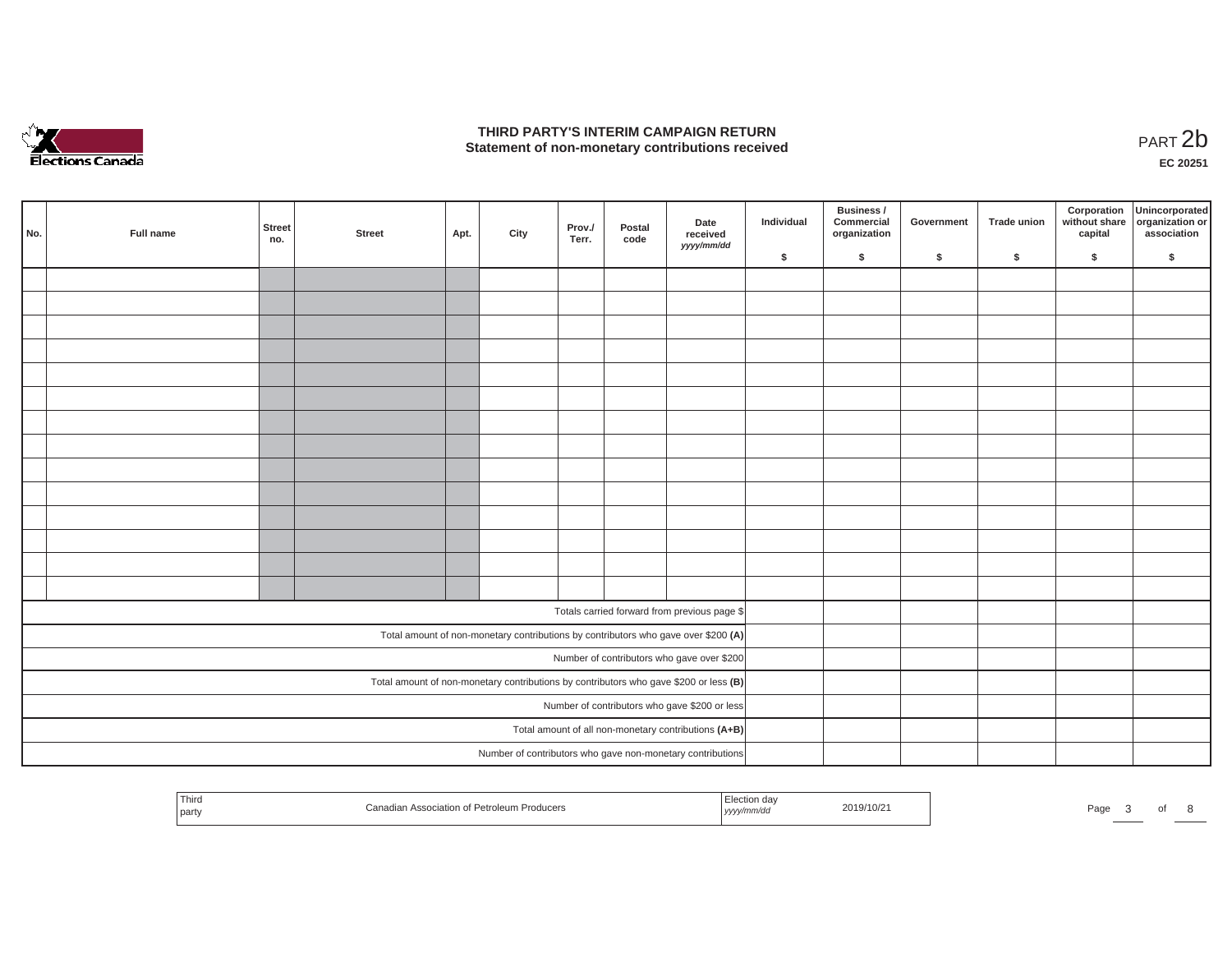

### **THIRD PARTY'S INTERIM CAMPAIGN RETURN**  RD PARTY'S INTERIM CAMPAIGN RETURN<br>Statement of operating loans received **PART 2c**

**EC 20251**

| No. | Full name                                                       | <b>Street</b><br>no.                     | <b>Street</b> | Apt. | City | Prov./<br>Terr. | Postal<br>code | Date<br>received<br>yyyy/mm/dd                               | Individual | Business /<br>Commercial<br>organization | Government | Trade union | Corporation<br>capital | Unincorporated<br>without share organization or<br>association |
|-----|-----------------------------------------------------------------|------------------------------------------|---------------|------|------|-----------------|----------------|--------------------------------------------------------------|------------|------------------------------------------|------------|-------------|------------------------|----------------------------------------------------------------|
|     |                                                                 |                                          |               |      |      |                 |                |                                                              | \$         | \$                                       | \$         | \$          | \$                     | \$                                                             |
|     |                                                                 |                                          |               |      |      |                 |                |                                                              |            |                                          |            |             |                        |                                                                |
|     |                                                                 |                                          |               |      |      |                 |                |                                                              |            |                                          |            |             |                        |                                                                |
|     |                                                                 |                                          |               |      |      |                 |                |                                                              |            |                                          |            |             |                        |                                                                |
|     |                                                                 |                                          |               |      |      |                 |                |                                                              |            |                                          |            |             |                        |                                                                |
|     |                                                                 |                                          |               |      |      |                 |                |                                                              |            |                                          |            |             |                        |                                                                |
|     |                                                                 |                                          |               |      |      |                 |                |                                                              |            |                                          |            |             |                        |                                                                |
|     |                                                                 |                                          |               |      |      |                 |                |                                                              |            |                                          |            |             |                        |                                                                |
|     |                                                                 |                                          |               |      |      |                 |                |                                                              |            |                                          |            |             |                        |                                                                |
|     |                                                                 |                                          |               |      |      |                 |                |                                                              |            |                                          |            |             |                        |                                                                |
|     |                                                                 |                                          |               |      |      |                 |                |                                                              |            |                                          |            |             |                        |                                                                |
|     |                                                                 |                                          |               |      |      |                 |                |                                                              |            |                                          |            |             |                        |                                                                |
|     |                                                                 |                                          |               |      |      |                 |                |                                                              |            |                                          |            |             |                        |                                                                |
|     |                                                                 |                                          |               |      |      |                 |                |                                                              |            |                                          |            |             |                        |                                                                |
|     |                                                                 |                                          |               |      |      |                 |                |                                                              |            |                                          |            |             |                        |                                                                |
|     |                                                                 |                                          |               |      |      |                 |                | Totals carried forward from previous page \$                 |            |                                          |            |             |                        |                                                                |
|     |                                                                 |                                          |               |      |      |                 |                | Total amount of loans by lenders who provided over \$200 (A) |            |                                          |            |             |                        |                                                                |
|     |                                                                 |                                          |               |      |      |                 |                | Number of lenders who provided over \$200                    |            |                                          |            |             |                        |                                                                |
|     | Total amount of loans by lenders who provided \$200 or less (B) |                                          |               |      |      |                 |                |                                                              |            |                                          |            |             |                        |                                                                |
|     | Number of lenders who provided \$200 or less                    |                                          |               |      |      |                 |                |                                                              |            |                                          |            |             |                        |                                                                |
|     |                                                                 |                                          |               |      |      |                 |                | Total amount of all loans (A+B)                              |            |                                          |            |             |                        |                                                                |
|     |                                                                 | Number of all lenders who provided loans |               |      |      |                 |                |                                                              |            |                                          |            |             |                        |                                                                |

| Third<br>.<br>party | nf Petroleum<br>า Producers<br>∩anadia.<br>⊥ Association of F | $\sim$<br>,,,, | 2019/10/2 | Page |  |  |
|---------------------|---------------------------------------------------------------|----------------|-----------|------|--|--|
|                     |                                                               |                |           |      |  |  |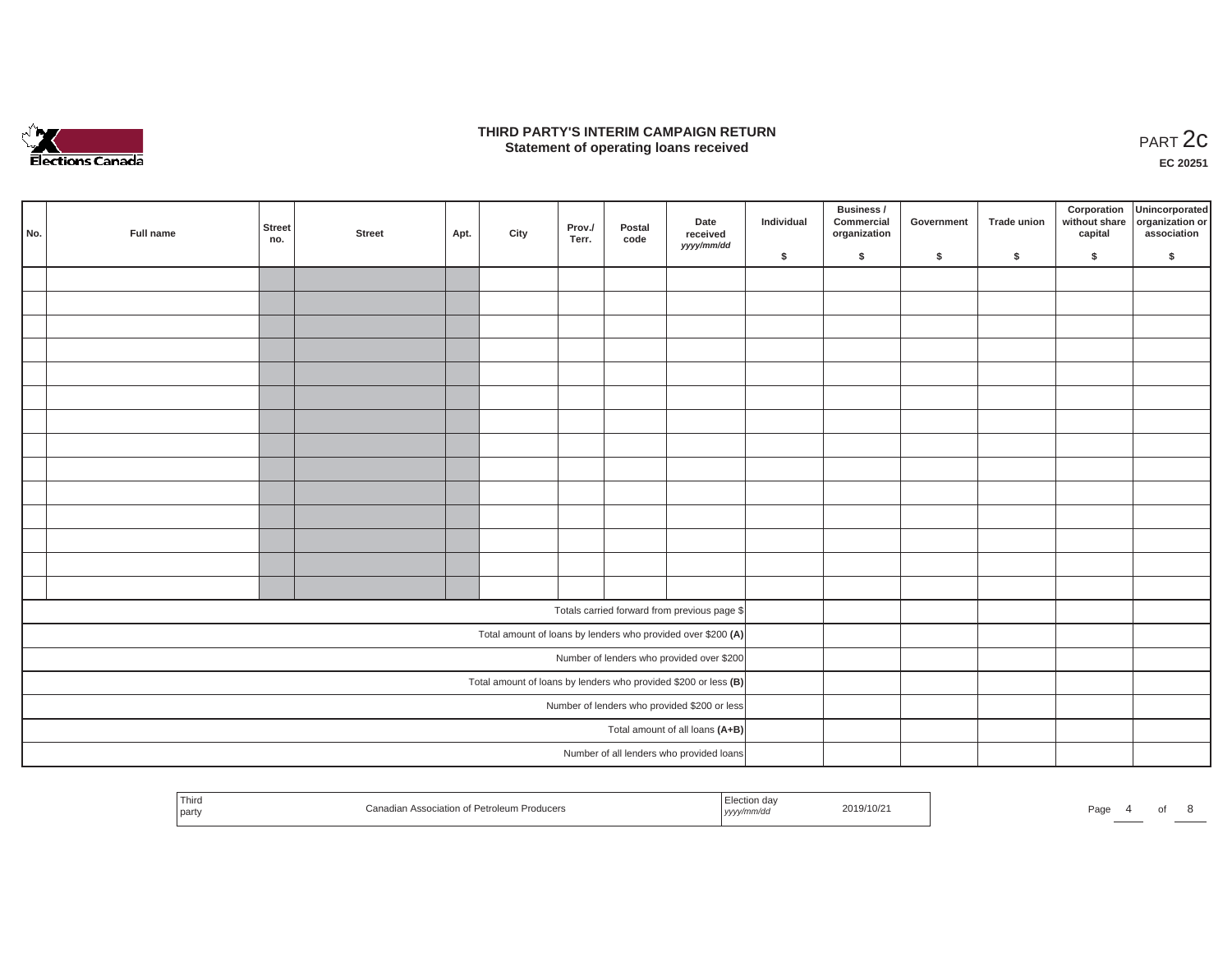

## **THIRD PARTY'S INTERIM CAMPAIGN RETURN SUMMARY STATE SUMMARY OF A SUMMARY OF A SUMMARY OF A SUMMARY OF A SUMMARY OF A SUMMARY OF A SUMMARY OF A SUMMA**<br> **Summary of inflows**

| No.          | Type of contributor / lender                 | <b>Monetary</b><br>contributions<br>(Part 2a)<br>\$ | Non-monetary<br>contributions<br>(Part 2b)<br>s. | Loans<br>(Part 2c)<br>\$ | <b>Total</b><br>\$ | Number of<br>contributors and<br>lenders |  |  |
|--------------|----------------------------------------------|-----------------------------------------------------|--------------------------------------------------|--------------------------|--------------------|------------------------------------------|--|--|
| 1.           | Individuals                                  |                                                     |                                                  |                          |                    |                                          |  |  |
|              | 2. Businesses / Commercial organizations     |                                                     |                                                  |                          |                    |                                          |  |  |
| 3.           | Governments                                  |                                                     |                                                  |                          |                    |                                          |  |  |
| 4.           | Trade unions                                 |                                                     |                                                  |                          |                    |                                          |  |  |
| 5.           | Corporations without share capital           |                                                     |                                                  |                          |                    |                                          |  |  |
| 6.           | Unincorporated organizations or associations |                                                     |                                                  |                          |                    |                                          |  |  |
| 7.           | Total (items 1 to 6)                         |                                                     |                                                  |                          |                    |                                          |  |  |
| <b>Total</b> |                                              |                                                     |                                                  |                          |                    |                                          |  |  |
| 8.           | Amount of third party's resources used       |                                                     |                                                  |                          | 153,117.87         |                                          |  |  |
| 9.           | Grand total (items 7 and 8)                  |                                                     |                                                  |                          | 153,117.87         |                                          |  |  |

| <sup>'</sup> Third<br>Canadian Association of Petroleum F<br>Producers<br>party | Flection day<br>2019/10/21<br>yyyy/mm/da<br>,,,,<br>. |
|---------------------------------------------------------------------------------|-------------------------------------------------------|
|---------------------------------------------------------------------------------|-------------------------------------------------------|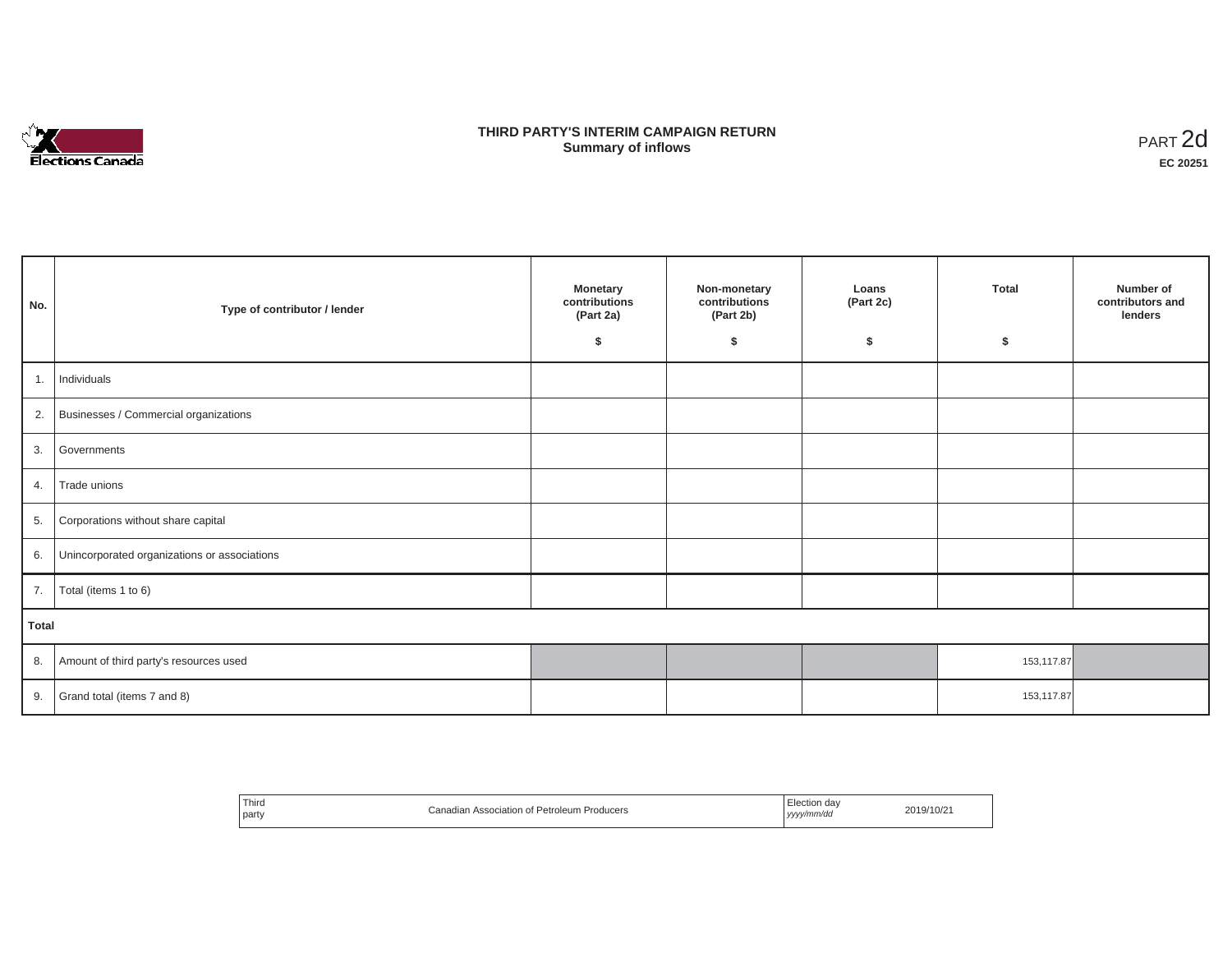

# **THIRD PARTY'S INTERIM CAMPAIGN RETURN Statement of expenses incurred for regulated activities that take place during the pre-election period**  *(Only applicable to a fixed-date general election)*

<code>PART $3$ a</code> **EC 20251**

For a list of expense types, expense categories and expense subcategories, refer to Annex II in the Instructions.

| No.                                          | Date<br>incurred<br>yyyy/mm/dd | ED Code<br>(if applicable) | Supplier | Expense type | Expense<br>category | Expense<br>subcategory | <b>Starting date</b><br>of activity, $\left  \begin{array}{c} \text{of activity,} \\ \text{advertisement} \end{array} \right $<br>or survey<br>yyyy/mm/dd | <b>Ending date</b><br>or survey<br>yyyy/mm/dd | Place of activity or<br>advertisement | <b>Expense amount</b><br>\$ |
|----------------------------------------------|--------------------------------|----------------------------|----------|--------------|---------------------|------------------------|-----------------------------------------------------------------------------------------------------------------------------------------------------------|-----------------------------------------------|---------------------------------------|-----------------------------|
|                                              |                                |                            |          |              |                     |                        |                                                                                                                                                           |                                               |                                       |                             |
|                                              |                                |                            |          |              |                     |                        |                                                                                                                                                           |                                               |                                       |                             |
|                                              |                                |                            |          |              |                     |                        |                                                                                                                                                           |                                               |                                       |                             |
|                                              |                                |                            |          |              |                     |                        |                                                                                                                                                           |                                               |                                       |                             |
|                                              |                                |                            |          |              |                     |                        |                                                                                                                                                           |                                               |                                       |                             |
|                                              |                                |                            |          |              |                     |                        |                                                                                                                                                           |                                               |                                       |                             |
|                                              |                                |                            |          |              |                     |                        |                                                                                                                                                           |                                               |                                       |                             |
|                                              |                                |                            |          |              |                     |                        |                                                                                                                                                           |                                               |                                       |                             |
|                                              |                                |                            |          |              |                     |                        |                                                                                                                                                           |                                               |                                       |                             |
|                                              |                                |                            |          |              |                     |                        |                                                                                                                                                           |                                               |                                       |                             |
|                                              |                                |                            |          |              |                     |                        |                                                                                                                                                           |                                               |                                       |                             |
|                                              |                                |                            |          |              |                     |                        |                                                                                                                                                           |                                               |                                       |                             |
|                                              |                                |                            |          |              |                     |                        |                                                                                                                                                           |                                               |                                       |                             |
|                                              |                                |                            |          |              |                     |                        |                                                                                                                                                           |                                               |                                       |                             |
|                                              |                                |                            |          |              |                     |                        |                                                                                                                                                           |                                               |                                       |                             |
|                                              |                                |                            |          |              |                     |                        |                                                                                                                                                           |                                               |                                       |                             |
|                                              |                                |                            |          |              |                     |                        |                                                                                                                                                           |                                               |                                       |                             |
| Totals carried forward from previous page \$ |                                |                            |          |              |                     | 0.00                   |                                                                                                                                                           |                                               |                                       |                             |
| Total \$                                     |                                |                            |          |              |                     |                        |                                                                                                                                                           |                                               |                                       | 0.00                        |

| ! Thiro<br>ciation of<br><b>Producers</b><br>  party<br>.77117111 | ,,,,,,,<br>unvac,<br>, уууу/ | au<br>$\cdot$ |
|-------------------------------------------------------------------|------------------------------|---------------|
|-------------------------------------------------------------------|------------------------------|---------------|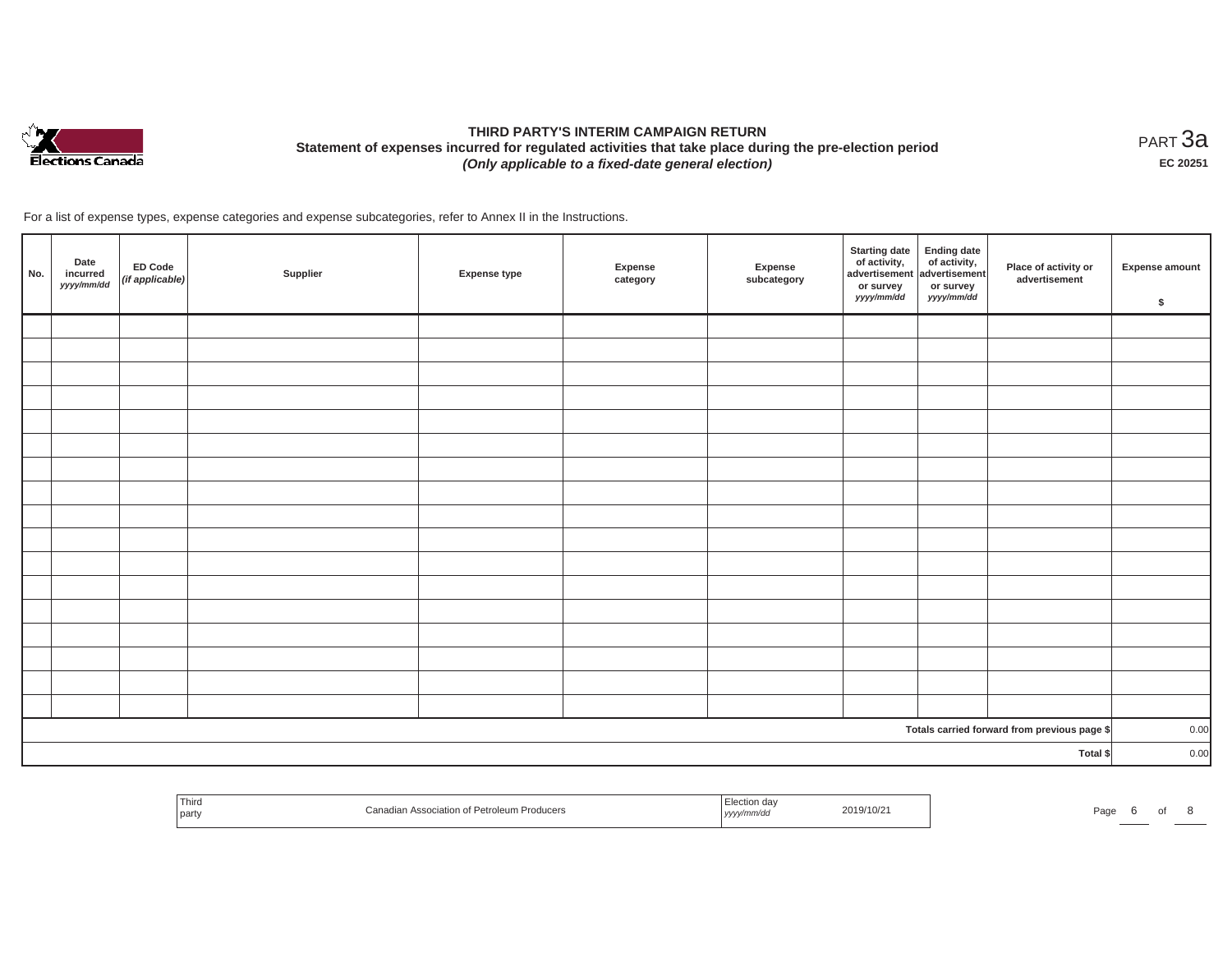

## **THIRD PARTY'S INTERIM CAMPAIGN RETURN Statement of expenses incurred for regulated activities that take place during the election period**<br>РАRТ  $3\mathrm{b}$

**EC 20251**

For a list of expense types, expense categories and expense subcategories, refer to Annex II in the Instructions.

| No.            | Date<br>incurred<br>yyyy/mm/dd | <b>ED Code</b><br>(if applicable) | Supplier                    | <b>Expense type</b>         | Expense<br>category | Expense<br>subcategory    | <b>Starting date</b><br>of activity,<br>advertisement<br>or survey<br>yyyy/mm/dd | <b>Ending date</b><br>of activity,<br>advertisement<br>or survey<br>yyyy/mm/dd | Place of activity or<br>advertisement        | <b>Expense amount</b><br>s. |
|----------------|--------------------------------|-----------------------------------|-----------------------------|-----------------------------|---------------------|---------------------------|----------------------------------------------------------------------------------|--------------------------------------------------------------------------------|----------------------------------------------|-----------------------------|
|                | 2019/10/12                     |                                   |                             | Partisan Activity           | Social Media        | Social Media              | 2019/10/01                                                                       | 2019/10/04                                                                     | National                                     | 174.67                      |
| 2              | 2019/10/12                     |                                   | Facebook                    | <b>Election Advertising</b> | Advertising         | <b>Content Boosting</b>   | 2019/10/03                                                                       | 2019/10/11                                                                     | National                                     | 23,510.00                   |
| 3              | 2019/10/12                     |                                   | Ipsos                       | Election Survey             | Election Survey     | <b>Election Survey</b>    | 2019/08/26                                                                       | 2019/10/12                                                                     | National                                     | 105,210.00                  |
| 4              | 2019/10/12                     |                                   |                             | <b>Election Advertising</b> | Advertising         | Other-Rumuneration        | 2019/10/06                                                                       | 2019/10/10                                                                     | National                                     | 1,744.25                    |
| 5              | 2019/10/11                     |                                   | Corus Sales Inc             | <b>Election Advertising</b> | Advertising         | Radio                     | 2019/10/14                                                                       | 2019/10/20                                                                     | National                                     | 10,017.00                   |
| 6              | 2019/10/11                     |                                   |                             | Election Advertising        | Advertising         | Other (Radio development) | 2019/09/13                                                                       | 2019/09/13                                                                     | National                                     | 404.55                      |
| $\overline{7}$ | 2019/10/04                     |                                   | James Skinner               | <b>Election Advertising</b> | Advertising         | Lawn Signs                | 2019/10/03                                                                       | 2019/10/04                                                                     | National                                     | 1,234.15                    |
| 8              | 2019/10/01                     |                                   |                             | <b>Election Advertising</b> | Advertising         | Other (Remuneration)      | 2019/10/01                                                                       | 2019/10/01                                                                     | National                                     | 208.72                      |
| 9              | 2019/10/11                     |                                   | Minuteman Press Beltline    | <b>Election Advertising</b> | Advertising         | Lawn Signs                | 2019/09/12                                                                       | 2019/09/12                                                                     | National                                     | 3,844.14                    |
| 10             | 2019/10/12                     |                                   |                             | <b>Election Advertising</b> | Advertising         | Other (Remuneration)      | 2019/10/01                                                                       | 2019/10/11                                                                     | National                                     | 581.40                      |
| 11             | 2019/10/11                     |                                   | <b>Exchange Post Office</b> | Election Advertising        | Advertising         | Lawn Signs                | 2019/10/01                                                                       | 2019/10/11                                                                     | National                                     | 6,188.99                    |
|                |                                |                                   |                             |                             |                     |                           |                                                                                  |                                                                                |                                              |                             |
|                |                                |                                   |                             |                             |                     |                           |                                                                                  |                                                                                |                                              |                             |
|                |                                |                                   |                             |                             |                     |                           |                                                                                  |                                                                                |                                              |                             |
|                |                                |                                   |                             |                             |                     |                           |                                                                                  |                                                                                |                                              |                             |
|                |                                |                                   |                             |                             |                     |                           |                                                                                  |                                                                                |                                              |                             |
|                |                                |                                   |                             |                             |                     |                           |                                                                                  |                                                                                |                                              |                             |
|                |                                |                                   |                             |                             |                     |                           |                                                                                  |                                                                                | Totals carried forward from previous page \$ | 0.00                        |
|                |                                |                                   |                             |                             |                     |                           |                                                                                  |                                                                                | Total \$                                     | 153,117.87                  |

| Third<br>Canadian Association of Petroleum Producers<br>the control of the con-<br>party | ∃lection da<br>2019/10/21<br>, yyyy/mm/dd | Page |
|------------------------------------------------------------------------------------------|-------------------------------------------|------|
|------------------------------------------------------------------------------------------|-------------------------------------------|------|